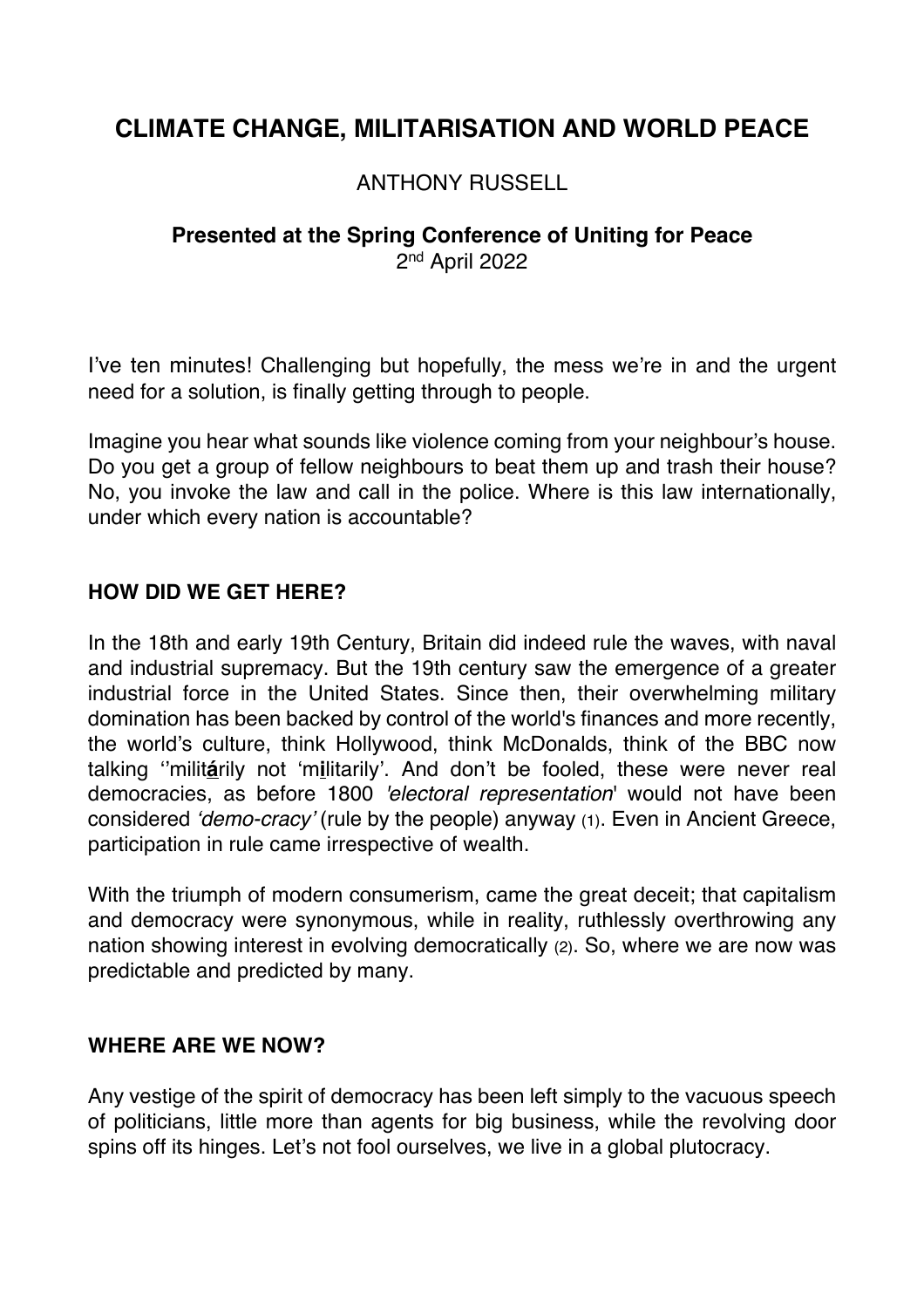- **Evidence**; There were electric cars on the roads in the 1830s but powerful lobbies have systematically undermined public transport systems (3).
- **Evidence**; Reminding us of the *'smoking doesn't risk cancer'* lobby, the climate change deniers overwhelmed Glasgow's COP26 with lobbyists in their rush to destroy our environment (4).
- **Evidence**: According to Madeleine Albright; any attempts to broker peace during the Iran-Iraq War, were undermined by all 5 permanent members of the UN Security Council selling arms to both sides.
- **Evidence**: While the rich find the loopholes to avoid tax, the welfare state is dismantled before our eyes, our streets littered and potholed, no police in sight.
- **Evidence**: The majority of the world's adults now believe violence appropriate, pacifism 'weakness' and compromise 'appeasement'.

As a result, our minds are now in big trouble. Industrialisation made us more compliant and narrow-minded, while advanced consumerism made the world a 'commodity' to be bought and sold, profit always before integrity. Marketeers, lawyers and politicians, are now our professional deceivers, for whom the truth an irrelevance. In the words of Albert Maysles; *"Tyranny is the deliberate removal of nuance."*

In effect, our brains have now been hacked (5) - not so much by old-fashioned propaganda but robots, with the algorithms to know more about us than we do ourselves. It's a fact that these automatons may well decide if you get a mortgage, access to social services or even to speak with another human. Social media, far from bringing us together, has exacerbated division and hostility. Nuance has indeed been the victim in this truly binary age, resulting in what Alan Bennett has called a *'diminution of magnanimity' (6)*, that is: we're meaner.

This is a serious problem because without many noticing, Eisenhower's *'Military Industrial Complex'* has developed into a '*monolithic and ruthless conspiracy*', the words of JFK, shortly before his assassination (7) . Since the Reagan / Thatcher revolution, the right has gained control of almost every platform of power, from government, finance and law, to education and the media. The global stranglehold of this creeping proto-fascism is ruinous and all too evident in the indefensible disparity of wealth, catastrophic environment degradation and rampant militarisation.

It's also evident in a 'Wild West' disregard for any international law, led by the U.S.: (whether in the ICC the ICJ, to limit landmines or protect children) (8). Which means - the world is now ruled by a rogue state. The so-called '*rules-based order'* is a posse sent out to enforce imperialistic unilateralism. According to the former Chief of the General Staff, Lord Dannatt, in only one year since the end of the 2nd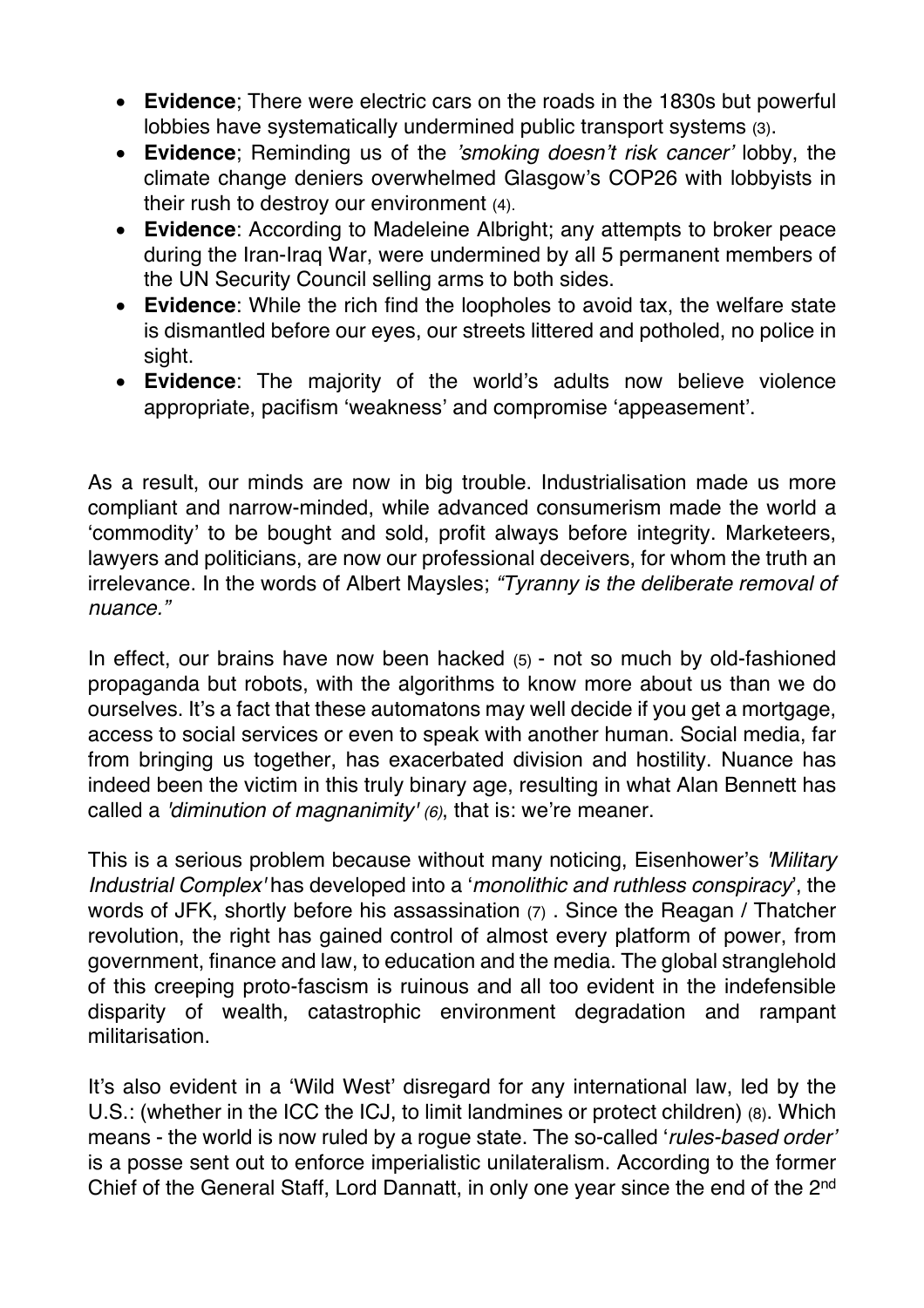World War has Britain not been involved with boots on the ground somewhere in the world (9). And the incessant wars no longer even need to be won – providing capital flows from the public sector (our taxes) to the likes of Lockheed Martin and Halliburton - leaving in their wake starving, failed states. Meanwhile inspiring individuals and worthy organisations scramble desperately to find solutions and unite but without much success. Humanity's hourglass is running out ...

### **IS THERE ANY HOPE?**

If we act fast, very possibly. While this '*empire'* has us '*divided and conquered'*, the issue is finding a way to unite to form a powerful consensus. Current peace initiatives are laudable but woefully inadequate. We need to get radical and fundamental, in spirit not dogma.

So how do we unite peoples of different religions, cultures and political persuasion? Well, it's a question of redefining what we mean by 'adult' behaviour and sticking to it. Put it this way: recently, I saw someone write on their online profile; *"My attitude is based on how you treat me".* Understandable perhaps from a child but surely an adult says; "*My positive attitude is unaffected by how you treat me."* 

And deep down, we all share this understanding: That love is not a commodity to be allotted according to whim but a limitless force of nature (or God if you prefer), that cannot be withheld. Again, consumerism has confused us because this isn't about 'falling in love' (that's fantasy) or love of chocolate (that's craving) or making love (that's sex). All these you can buy - but true love isn't a commodity because the more you give the more you'll have to give.

This love is closely related to universal, unconditional respect, the crucial component of democracy. This respect is not to be confused with admiration but the fundamental right of all to thrive - and yes, even the likes of Adolph Hitler and Harold Shipman. It's not for us to judge the motives of others but ensure their actions are accountable. That's why the rule of law matters, both nationally and internationally.

We know instinctively that this is how adults should behave, and that avoiding artificial separation makes war impossible. Sounds straight forward but in practice it's profoundly revolutionary.